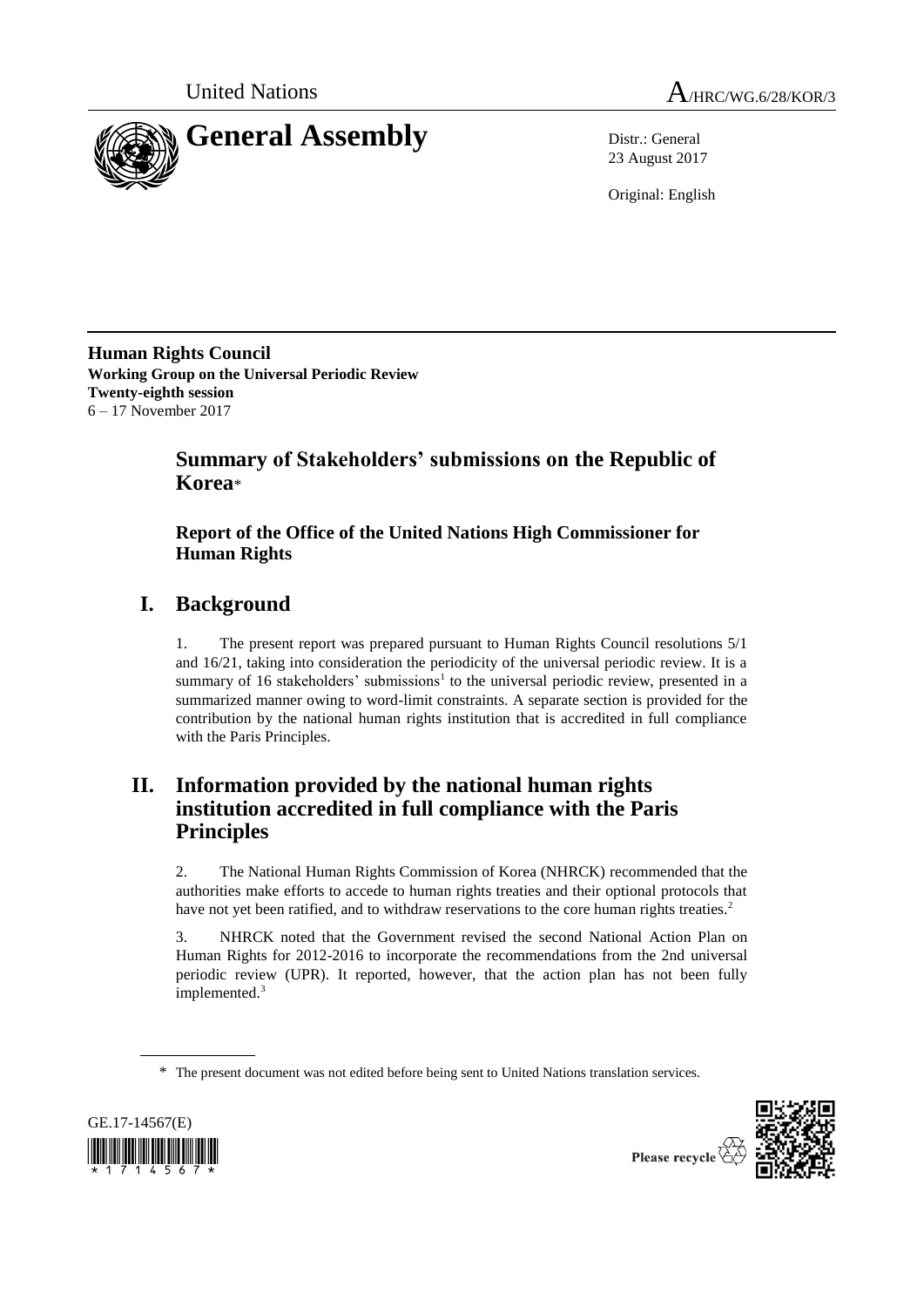4. NHRCK recommended adopting a separate national action plan on business and human rights.<sup>4</sup>

5. Noting a UPR recommendation on racism and xenophobia<sup>5</sup>, NHRCK stated that the authorities failed to make sufficient efforts to improve legislative and institutional framework to address hate speech. It recommended adopting a comprehensive antidiscrimination law which prohibits all the grounds of discrimination covered by the international human rights instruments.<sup>6</sup>

6. NHRCK recommended that the authorities draw up measures to step up sanctions on perpetrators of sex crimes against children or minors, and take comprehensive actions to tackle sexual harassment through social network services and other online platforms, and sexual violence among students in schools.<sup>7</sup>

7. While noting efforts of the Government to improve the human rights protection in the armed forces, NHRCK stated that cases of verbal violence, abuse and violations of the right to health and to life had still been reported. It was necessary to establish a military ombudsman within the Commission. 8

8. NHRCK recommended introducing alternatives to military service for the consciences objectors.<sup>9</sup>

9. NHRCK reported on the under-representation of women in the labour market. Women often had to take up low paid non regular jobs. Balancing work and family life remained difficult largely due to the lack of decent public day care facilities and the low use of paternity leaves.<sup>10</sup> The Government has made some efforts to increase employment rates of women and younger people, but those efforts had limited effect in the last three years.<sup>11</sup>

10. NHRCK noted with appreciation that the Government has made some efforts to improve legal and institutional framework to promote human rights of persons with disabilities. However, it was concerned that there was still a room for improvement in raising public awareness about them and that many persons with mental disabilities were mostly involuntarily hospitalized for medical treatment, instead of being provided with community care. It recommended that the Government shift the focus of its policy and take measures to help persons with disabilities return to social life and promote their deinstitutionalization.<sup>12</sup>

11. The amount of benefits of the basic pension scheme for older persons was not enough to cover their living costs.<sup>13</sup>

12. The Government has taken policy measures to protect the rights of migrants. However, most of these actions were focused on registered foreigners, including migrant workers arriving to the country under the Employment Permit System (EPS) and marriage migrants, leaving unregistered migrants and their children in very vulnerable conditions. In addition, the system restricted employees' freedom to change their work places. Female migrants holding E-6 visas (arts and entertainment) were reportedly facing high risk of being exposed to sexual exploitation.<sup>14</sup>

# **III. Information provided by other stakeholders**

# **A. Scope of international obligations**15**and cooperation with international human rights mechanisms and bodies**<sup>16</sup>

13. Joint Submission (JS) 1 stated that the Government should present an implementation plan on the ratification of ICPPED,<sup>17</sup> ICRMW, ICCPR-OP2,<sup>18</sup> OP-ICESCR, OP-CAT, OP-CRPD and CRC-OP-IC.<sup>19</sup>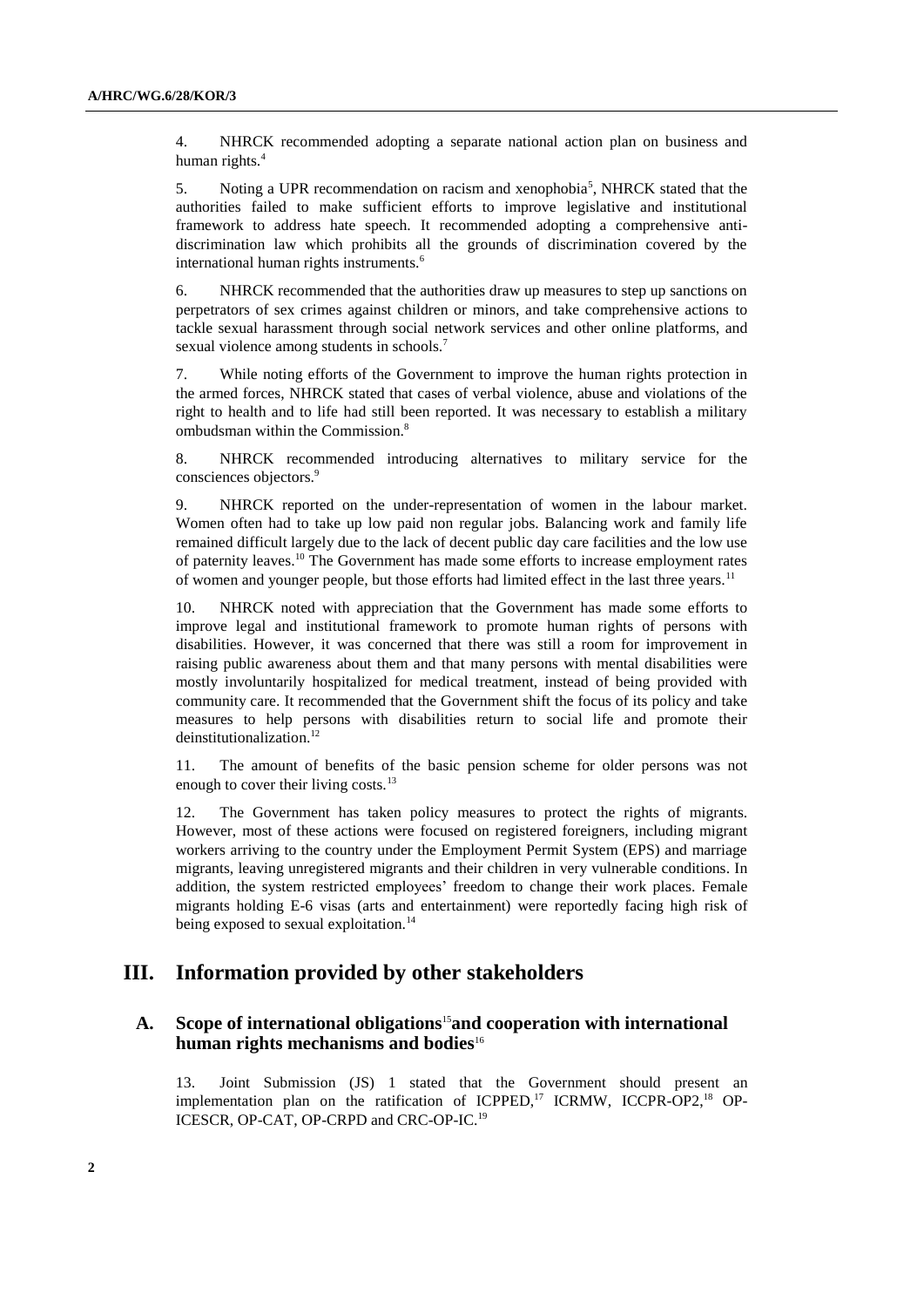14. Amnesty International (AI) recommended ratifying and implementing the International Labour Organisation conventions no. 29 on Forced or Compulsory Labour, no. 87 on Freedom of Association and Protection of the Right to Organise, no. 98 on Right to Organise and Collective Bargaining, and no. 105 on Abolition of Forced Labour.<sup>20</sup> Additionally, JS3 recommended ratifying International Labour Organisation Convention no 189 concerning decent work for domestic workers. 21

15. Center for Global Nonkilling (CGNK) recommended ratification of the Protocol III additional to the Geneva Conventions.<sup>22</sup>

16. It was recommended that the authorities withdraw the reservation to Article 22 of ICCPR<sup>23</sup> and the reservation to CRPD.<sup>24</sup>

17. JS1 stated that decisions of the United Nations treaty bodies on the individual complaints had not been fully implemented under the excuse of discrepancy with the national legislation. 25

# **B. National human rights framework**<sup>26</sup>

18. AI welcomed the efforts of the Government to incorporate accepted recommendations from the universal periodic review into its second National Action Plan on Human Rights, which was adopted in  $2012.<sup>27</sup>$ 

19. JS1 stated that the progress of the development of a new national action plan on human rights for 2017 to 2021 remained unclear as of March 2017. The Government should guarantee the participation of civil society organisations in the development of the plan and make the process transparent.<sup>28</sup>

20. JS1 reported that although National Human Rights Commission of Korea (NHRCK) maintained its A-status in 2016, the Sub-Committee on Accreditation of Global Alliance of National Human Rights Institutions reiterated its recommendation to make vacancy announcement and to establish an independent body for the selection of commissioners of NHRCK. JS1 stated that although an amendment to the National Human Rights Commission Act was made in 2016, it did not stipulate the establishment of an independent selection and appointment committee, the development of transparent selection criteria, and the guarantee of full participation by and consultation with civil society.<sup>29</sup> AI stated that procedures of selection, appointment, removal and terms of tenure of members of the Commission should be clearly specified and done through a transparent process in line with the Paris Principles.<sup>30</sup>

# **C. Implementation of international human rights obligations, taking into account applicable international humanitarian law**

#### **1. Cross cutting issues**

## *Equality and non-discrimination*<sup>31</sup>

21. JS1 stated that the Government should enact a comprehensive anti-discrimination act that prohibits all forms of discrimination, including race, gender, sexual orientation, and gender identity through discussions with civil society and key stakeholders.<sup>32</sup>

22. JS1 stated that racial discrimination and hate speech against foreigners have been widespread.<sup>33</sup>

23. JS2 stated that the Government has refused to register births of children of foreign nationals. The parents might register the birth of their child through the embassies of their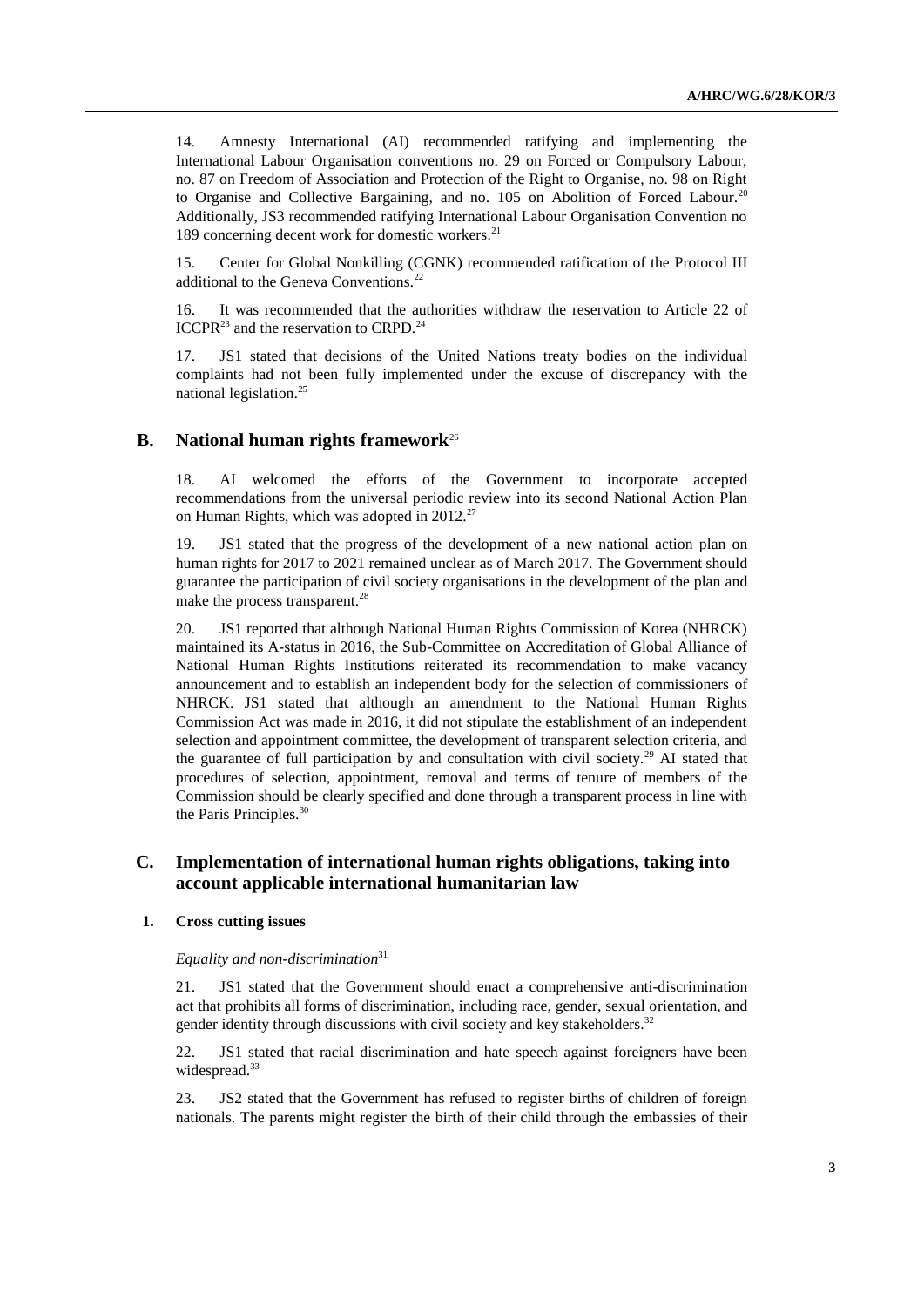countries. However, refugees were often reluctant to approach the embassies to register the birth of their child.<sup>34</sup> CGNK encouraged the Government to establish a comprehensive birth registration system.<sup>35</sup>

24. Human Rights Watch (HRW) recommended adopting regulations and policies that provide parental leave for both women and men and eliminate discriminatory provisions in law and policy that disadvantage a single parent, or parents who are not officially married, and their children.<sup>36</sup>

25. Kaleidoscope noted an increase in the number of people living with HIV and stated that persons with HIV/AIDS continued to suffer from societal discrimination and social stigma.<sup>37</sup> JS5 reported on discrimination against and refusal to provide medical treatment to persons living with HIV/AIDS by the medical professionals.<sup>38</sup>

26. HRW stated that foreigners who wanted to apply for a visa for an extended stay in the country were required to prove that they were HIV negative. It recommended eliminating all aspects of discriminatory travel restrictions against persons with HIV/AIDS.<sup>39</sup>

27. JS1 and JS5 stated that lesbian, gay, bisexual, transgender and intersex (LGBTI) persons were subject to discrimination and stigmatization in public and private spheres.<sup>40</sup> JS5 reported on incidents of hate crimes against them. LGBTI adolescents remained a vulnerable group, at the risk of being exposed to hate speech and bullying and of terminating their studies. JS5 concluded that the authorities failed to provide equal protection to LGBTI persons. 41

28. AI reported that the Military Criminal Act continued to punish consensual sexual activity between people of the same sex in the military. Gay men faced considerable difficulties in fulfilling their military obligations free from violence, bullying or verbal abuse. <sup>42</sup>JS1, JS5 and Kaleidoscope made similar observations.<sup>43</sup>

29. AI reported that civil society LGBTI groups continued to face discrimination, including at the hands of authorities. In 2015, the Beyond the Rainbow Foundation was refused registration, and the Seoul Metropolitan Police refused to grant a permit to the Pride Parade. The ban was only overturned when the organizers filed a petition to the court.<sup>44</sup> JS1and JS5 made similar observations.<sup>45</sup>

30. Kaleidoscope Australia Human Rights Foundation (Kaleidoscope) stated that the Republic of Korea did not recognise marriage between same-sex couples. The legislation did not specifically state that marriage was between a man and a woman, but all rights and duties in the legislation described marriage as between a husband and wife.<sup>46</sup> JS5 made similar observations.<sup>47</sup>

31. Kaleidoscope stated that LGBTI persons faced discrimination in the context of adoption as they were effectively prohibited from adopting children under the age of 15.<sup>48</sup>

32. JS1 stated that the Government should officially state that it does not tolerate any form of social stigmatization and discrimination, including violence against persons based on their sexual orientation or gender identity and develop and carry out public campaigns and training to public officials to promote sensitivity and respect for diversity in respect of sexual orientation and gender identity.<sup>49</sup> AI recommended repealing Article 92(6) of the Military Criminal Act, which prohibits and punishes consensual sexual activity between people of the same sex in the military.<sup>50</sup> It recommended protecting all persons from hate speech and violence, regardless of ethnicity, gender, real or perceived sexual orientation or gender identities.<sup>51</sup>

33. JS5 reported that transgender persons were forced to undergo irreversible surgeries for legal gender recognition.<sup>52</sup> Kaleidoscope reported that the requirements to be eligible for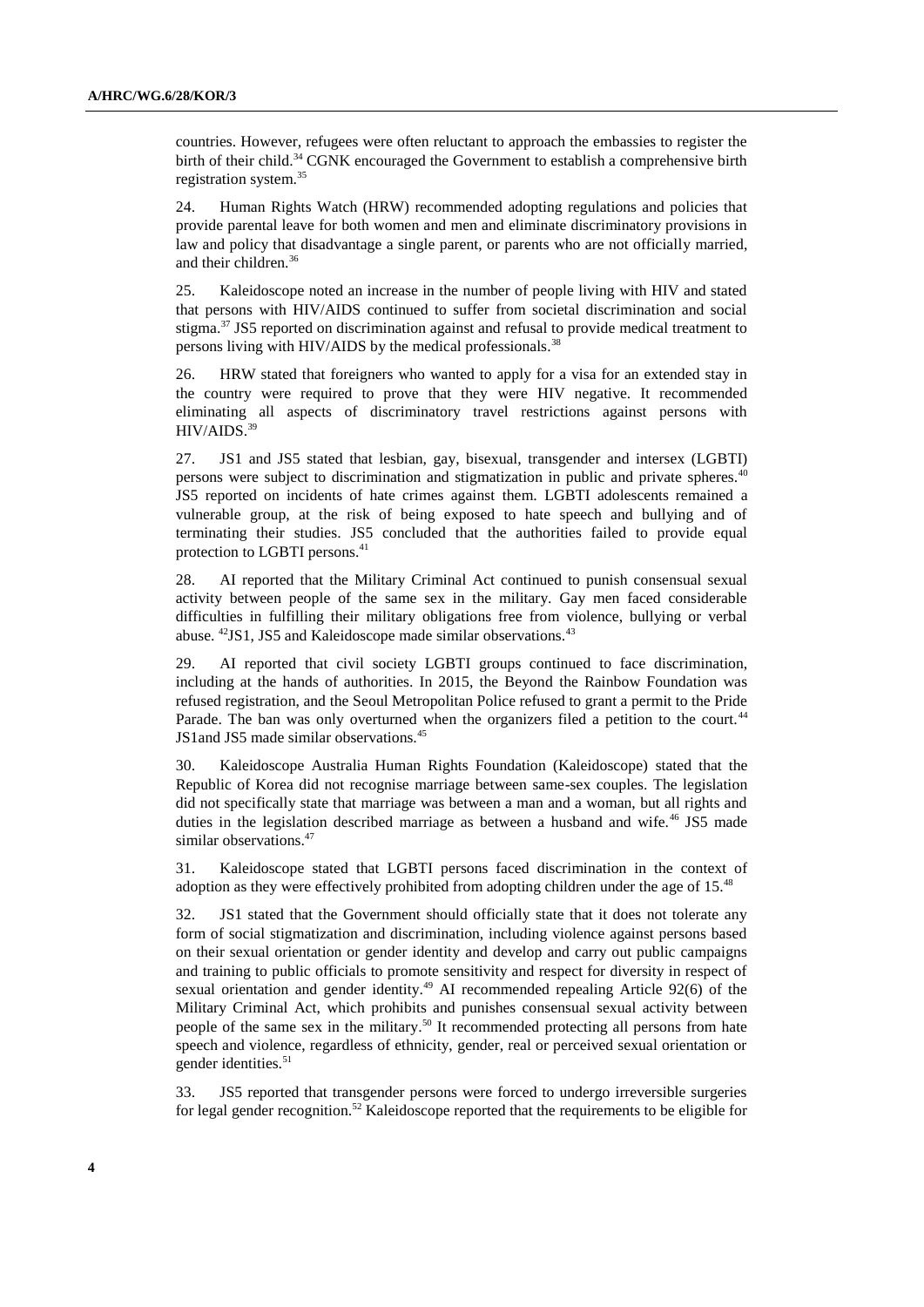gender affirmation surgery were complex, discriminatory and restrictive. It recommended that the Government does not impose a requirement that gender affirmation surgery be performed to legally change gender and should remove the stringent requirements regarding marriage and parental status as requirements to undergo gender affirmation surgery.<sup>53</sup>

#### *Development, the environment, and business and human rights*

34. JS3 stated that the Government should introduce a national action plan for an effective implementation of the United Nations Guiding Principle on Business and Human Rights and should adopt a plan to hold chaebols (family-based conglomerates) responsible for decent wage and working conditions, labour rights, effective protection and adequate compensation for industrial accident.<sup>54</sup>

#### **2. Civil and Political Rights**

#### *Right to life, liberty and security of person*<sup>55</sup>

35. JS1 stated that the death penalty had not been carried out since 1997. However, the sentences of the capital punishment continued to be imposed.<sup>56</sup> AI recommended commuting without delay all death sentences to terms of imprisonment and accelerating the procedures leading to the full abolition of the death penalty in law.<sup>57</sup>

36. JS1 reported on cases of death of soldiers in the military due to unidentified causes or suicide. It stated that the Government should introduce an independent military ombudsman with the authority to make visits without prior notice and to access to relevant information. 58

37. JS1 stated that national laws did not have a clear definition of torture or other cruel, inhuman or degrading treatment and that the prosecution rate was reportedly low.<sup>59</sup>

38. JS1 stated that the 2013 plan against domestic violence considered domestic violence as a private issue of persons involved, which does not require social intervention. The focus of the plan was to maintain a normal family life. The prosecution rate of domestic violence cases remained low. It stated that domestic violence was not properly punished and victims were exposed to continued threats. The Government should amend the legislation, which did not ensure punishment of domestic violence perpetrators, and improve the victim support system.<sup>60</sup>

### *Administration of justice, including impunity and the rule of law*<sup>61</sup>

39. AI recommended ensuring that laws and regulations governing the use of force by law enforcement officials are in line with international standard and that law enforcement officials responsible for unnecessary or excessive use of force, as well as their superior officer(s), are brought to justice without delay. $62$ 

40. AI reported that there was no specialised body dealing with complaints against the police.<sup>63</sup>

#### *Fundamental freedoms*<sup>64</sup>

41. International Fellowship of Reconciliation (IFOR) noted with concern the nonrecognition of the right of conscientious objection to military service.<sup>65</sup> AI reported that the refusal of military service carried a criminal penalty of up to three years of imprisonment.<sup>66</sup> IFOR noted with concern the routine imprisonment of the large numbers of conscientious objectors and repeated punishment of those who refused the call-up to reserve service on grounds of conscience. There was theoretically no restriction on the cumulative length of sentences for refusing reserve service.<sup>67</sup> European Association of Jehovah's Christian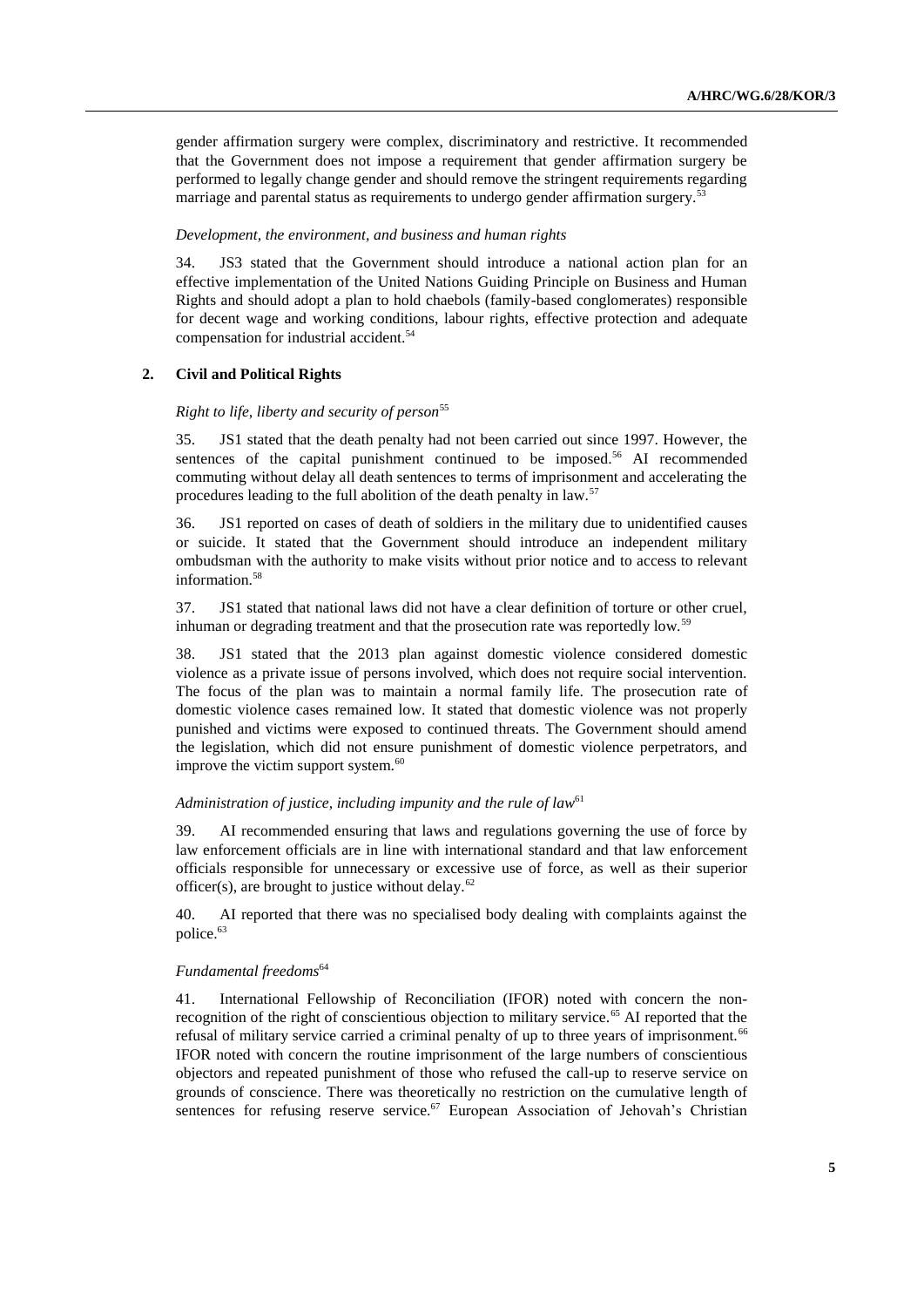Witnesses  $(EAJCW)^{68}$  and  $AI^{69}$  made similar observations. AI stated that many government-linked organizations would not employ conscientious objectors with a criminal record, and that major private companies often required applicants to provide details of their military service during the recruitment process.<sup>70</sup>

42. AI recommended inter alia bringing the legislation into line with international human rights law and standards so it provides for the recognition of conscientious objection and for individuals to register their objection; ensuring that, if conscientious objectors are not entirely exempted from military service, they have the option to perform an appropriate alternative non-punitive service of a genuinely civilian character, under civilian control and of a length comparable to that of military service and releasing all individuals imprisoned solely for exercising their right to refuse to perform military service in the absence of a civilian alternative.<sup>71</sup> EAJCW,<sup>72</sup> IFOR,<sup>73</sup> CGNK,<sup>74</sup> and JS1<sup>75</sup> made similar recommendations.

43. HRW stated that the Government continued to use criminal defamation laws to silence the media and civil society activists expressing views or making reports that go against the Government's views. HRW recommended that the authorities end prosecutions of persons under criminal defamation laws and that the authorities revoke its criminal defamation laws, and instead employ civil defamation and criminal incitement laws.<sup>76</sup> JS1 and World Alliance for Citizen Participation (CIVICUS) made similar observations and recommendations.<sup>77</sup>

44. CIVICUS recommended ensuring that journalists and writers may work freely and without fear of retribution for expressing critical opinions or covering topics that the Government may find sensitive; refraining from censoring social and conventional media and ensuring that freedom of expression is safeguarded in all forms.<sup>78</sup>

45. JS1 reported that public officials and school teachers were legally prohibited from expressing their political opinion and affiliating to a political party. The duty of political neutrality was imposed on public officials, teachers and employees in public institutions and cooperatives to maintain impartiality in public services. However, those who were subject to the laws were excessively prohibited from exercising their rights to freedom of expression in their daily lives outside of their duty. JS1 stated that the Government should revise the related laws so that freedom of expression of public officials who are not in senior executive or elected position, teachers, employees in public institutes and cooperatives are fully guaranteed.<sup>79</sup>

46. AI reported that in December 2014, the Constitutional Court ruled to dissolve the Unified Progressive Party on the basis that the party had violated the "basic democratic order". This was a particularly alarming development, as it is the first time since 1958 that a political party has been disbanded in the Republic of Korea.<sup>80</sup> KCSL made similar observations.<sup>81</sup>

47. HRW explained that the National Security Law (NSL) imposed criminal penalties on anyone who joined or induced others to join an "anti-government organization" and on anyone who constitute or join an organization aimed at propagating, inciting, praising, or acting in agreement with an "anti-government organization". That term was not clearly defined in the law.<sup>82</sup> KCSL noted the recommendations from the universal periodic review<sup>83</sup> to amend the Nation Security Law and stated that the authorities failed to amend the Law.<sup>84</sup>

48. AI stated that detention and prosecution under the National Security Law had been used persistently as a form of censorship to intimidate and imprison people exercising their rights to freedom of expression and association.<sup>85</sup> CIVICUS, JS1 and KCSL made similar observations.<sup>86</sup>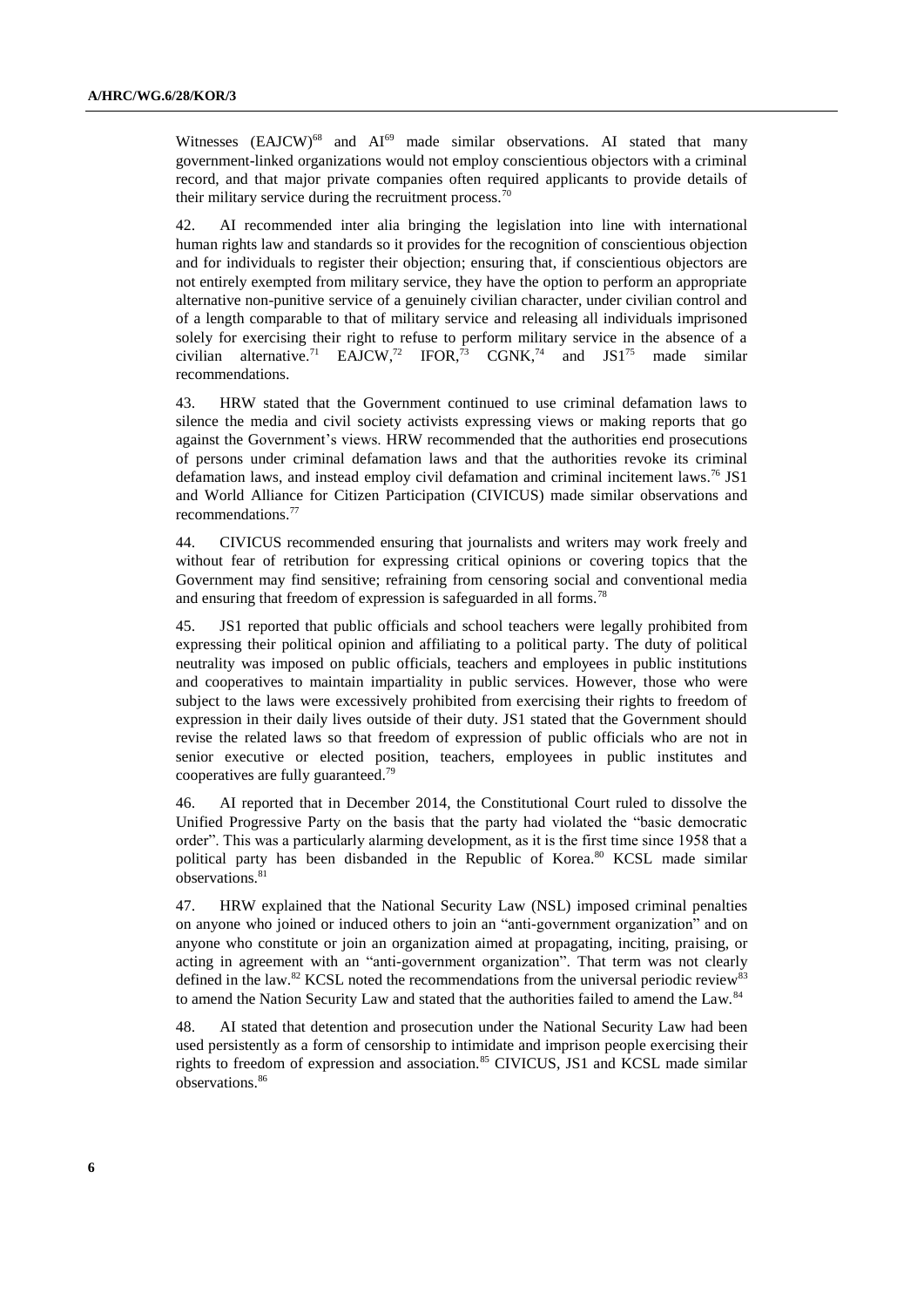49. AI recommended abolishing or fundamentally amending the National Security Law so that it conforms to international human rights law and standards.<sup>87</sup> In particular, HRW recommended inter alia that the definition of "anti-state organization" in article 2 should be amended to include only groups that advocate the violent overthrow of the government and that Article 7 should be abolished in its entirety as it uses undefined and broad terms to refer to outlawed acts such as praising, spreading or joining an "anti-state organization," and circulating "false facts" that "threaten confusion of the social order."<sup>88</sup>

50. CIVICUS stated that the Civil Act required associations and foundations seeking legal personality to receive explicit approval from relevant authorities and that the authorities could deny legal personality to an association or foundation if it was deemed to have operations outside its stated objectives. It reported that on several occasions the authorities had invoked the Civil Act to sanction and/or silence independent or outspoken civil society groups.<sup>89</sup>

51. Furthermore, CIVICUS reported that the Act on Collections and Use of Donations imposed arbitrary and debilitating limitations on access to funding for civil society groups. Under the Act, civil society groups must register all resource mobilisation activities for amounts over 10 million won (approx. 8,340 USD). Those organisations that raised more than 10 million won without prior registration could be considered in violation of the Act and subject to sanctions. CIVICUS stated that the authorities have frequently rejected applications for registrations under the Act. $90$ 

52. AI stated that a cumbersome notification process, the absence of a legal provision allowing spontaneous and urgent assemblies, the wide range of options for authorities to ban assemblies or impose far reaching restrictions on them, were all elements in the Assembly and Demonstration Act, which placed an undue burden on the organizers and restricted the right to peaceful assembly.<sup>91</sup>

53. CIVICUS noted the increasingly hostile approach of the authorities to mass demonstrations and reported that the authorities have orchestrated a systemic crackdown on human rights defenders, civil society activists and union representatives to prevent them participating in and organising public demonstrations. It was concerned by the use of excessive force by security forces to disperse peaceful demonstrations.<sup>92</sup> AI stated that a number of incidents involving reports of unnecessary or excessive use of force by the police had raised concerns over police accountability. Farmer-activist Baek Nam-gi was injured and later died when the police used water cannons during a large anti-government protest on 14 November 2015.93

54. AI recommended guaranteeing the full enjoyment of the right to freedom of peaceful assembly; initiating a comprehensive review of the Assembly and Demonstration Act and of current regulations regarding the use of water cannons during policing of demonstrations to bring it in line with the international human rights law and standards.<sup>9</sup>

55. Additionally, CIVICUS called on the Government to create and maintain, in law and in practice, an enabling environment for civil society and recommended ensuring that human rights defenders are able to carry out their legitimate activities without fear or undue hindrance, obstruction or harassment and conducting impartial, thorough and effective investigations into all cases of attacks, harassment, and intimidation against them and bringing perpetrators of such offences to justice.<sup>95</sup>

# *Prohibition of all forms of slavery*<sup>96</sup>

56. AI stated that the definition of human trafficking was not consistent with international law. $97$  JS2 reported that law enforcement officers often failed to identify victims of human trafficking and trafficking victims who were trafficked for labour and sexual exploitation could not receive a proper protection.<sup>98</sup>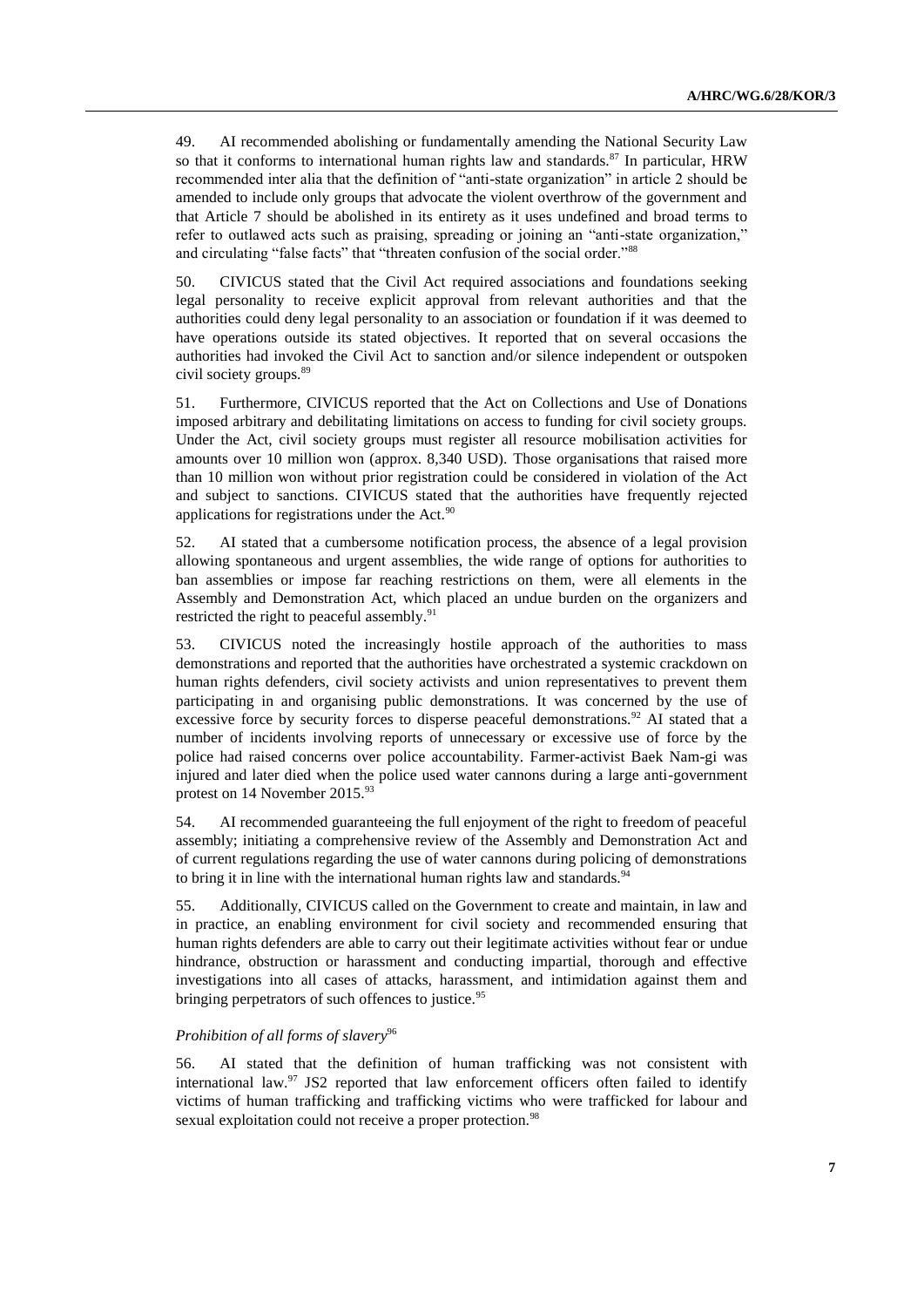#### *Right to privacy*

57. JS1 stated that investigative and intelligence agencies could obtain personal information of subscribers from telecommunication companies without a warrant issued by a court under the Telecommunication Business Act. The authorities should amend the Act to ensure that the subscribers' information might be issued with a warrant only.<sup>99</sup>

## **3. Economic, Social and Cultural Rights**

58. JS4 stated that in the past few years, the authorities had acted repeatedly to close down the activities of certain unions, repress rallies, ban strikes, and to arrest and prosecute key trade union organisers and activists. It noted with concern the arrest and prosecution of many trade unionists and reported on cases of leaders of the Federation of Korean Trade Unions (FKTU) and the Korean Confederation of Trade Unions (KCTU) receiving prison terms for their involvement in public demonstration, as well as of several union leaders and members who had been arrested in purely industrial cases.<sup>100</sup>

59. JS4 noted with concern the refusal to register and attempts to de-register unions – notably the Korean Teachers and Education Workers Union (KTU) and the Korean Government Employee's Union (KGEU). Korean Government Employees Union had been attempting to register as a trade union for more than a decade, but had been repeatedly denied. The authorities claimed that the union had violated Korean law requiring civil servants to remain politically neutral. JS4 reported that the Migrants Trade Union first applied for legal recognition in 2005, and won a High Court ruling two years later. However, the Ministry of Labour refused to register it. In 2015, following a ten-year legal struggle, the Supreme Court ultimately did rule in favour of the Migrants Trade Union.<sup>101</sup> APMM stated that leaders of the Migrant Trade Union had reportedly been threatened with deportation and tailed by immigration police.<sup>102</sup>

60. JS4 noted with concern a series of raids of trade union premises and reported on raids carried out in the offices of KGEU and KCTU in 2013, KTU in 2014, the Korean Public Service and Transport Workers' Union (KPTU) in 2015.<sup>103</sup>

61. JS3 stated that the legislation defined a justifiable strike in a narrow sense and it was almost impossible for workers to stage a legitimate strike in a way they could put substantial pressure on their employer. Most strikes regarded illegal and once a strike was declared illegal, those who called the strike or joined the strike faced disciplinary measures including dismissal, criminal sanctions under the Criminal Act (Obstruction of Business) and damaged lawsuit and provisional seizure of the asset.<sup>104</sup> JS4 made similar observations and expressed concern about the criminalisation of strikes and other trade union activities and excessive damages claims against workers.<sup>105</sup>

62. JS4 reported that the right to strike was entirely negated for teachers and public officials by the legislation, that criminalised industrial action by teachers and public officials and their unions. It concluded that the criminalisation of strikes by teachers and public officials was contrary to international standards on freedom of association, and had been criticised by the International Labour Organisation supervisory bodies and by the United Nations Special Rapporteur on freedom of assembly and association.<sup>106</sup> JS3 made similar observations.<sup>107</sup>

63. JS4 stated that the Trade Union and Labour Relations Adjustment Act (TULRAA) purportedly protected trade unionists from civil damages claims, but the protection was narrow and failed to protect trade unionists from damages claims arising from disputes that were clearly within international concepts of freedom of association.<sup>108</sup>

64. JS4 recommended that the authorities make appropriate revisions to the Criminal Code and associated legislation, to ensure that core trade union activities such as strike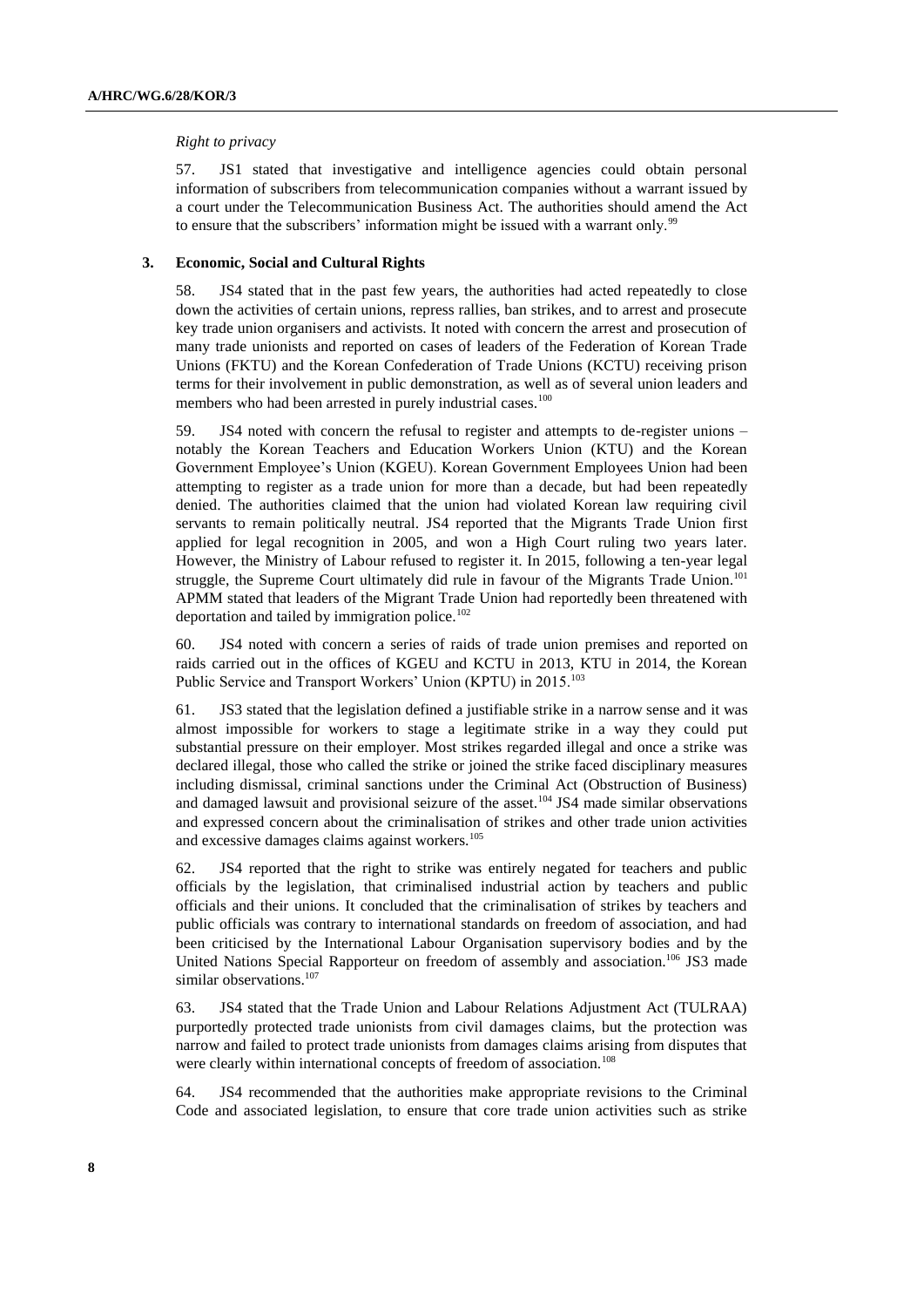action cease to be regarded as criminal and introduce effective legislation to ensure that trade unions are appropriately protected from damages claims in all situations where the action complained of stems entirely or substantially from trade union activities, including strike action. It recommended that the authorities release all trade unionists detained on grounds relating to their participation in trade union activities, cease pending prosecutions against them and ensure that all State agencies, including the police and Ministries cease harassing, raiding and obstructing trade unionists.<sup>109</sup>

#### *Right to work and to just and favorable conditions of work*

65. JS4 stated that while the number of workers in the precarious situations exceeded 10 million, measures to protect those workers' rights were inadequate. The average monthly wage for non-regular workers had been about 49 percent of that of regular workers.<sup>110</sup>

#### *Right to social security*<sup>111</sup>

66. JS3 stated that the Government reduced the number of recipients of the national basic livelihood security system though there was no change in poverty rate. The number of beneficiaries of living allowances (basic cash benefit for the poor) was 1.25 million as of 2015. While there were about 4.39 million people living in the absolute poverty.<sup>112</sup>

67. JS3 noted that the poverty rate of older persons was 49.6 percent. Yet, the benefit amount of the national pension system was  $low.^{113}$ 

### *Right to health*<sup>114</sup>

68. JS3 stated that the Government should suggest practical measures to strengthen the publicness of health and mitigate the burden of medical bills.<sup>115</sup>

## *Right to education*<sup>116</sup>

69. JS3 stated that the Government should increase the amount of national scholarship fund, eliminate inequality in access to education and take measures to lessen the burden of the tuition fees. $117$ 

70. JS2 stated that the education on the rights of the child should be included in the regular education curriculum.<sup>118</sup>

71. HRW noted the statement of official of the Ministry of Education made in 2017 that the new national sex education curriculum would not mention homosexuality.<sup>119</sup> JS5<sup>120</sup> and  $JS1<sup>121</sup>$  made similar observations.

## **4. Rights of specific persons or groups**

 $Women$ <sup>122</sup>

72. JS2 reported on discrimination against women and on the gender wage gap. Additionally, about 53 percent of women employees were in non-regular jobs. It noted the low rate of women in high decision making positions and in the National Assembly.<sup>123</sup>

73. While noting acceptance by the authorities numerous recommendations from the universal periodic report on the protection of women's rights, HRW observed that laws on abortion were punitive and harmful to women. Abortion was considered a crime. Exceptions were permitted only in cases of rape or incest, if the parents could not marry legally, if continuation of the pregnancy was likely to jeopardize the pregnant woman's health, or when the pregnant woman or her spouse has one of several hereditary disorders or communicable diseases. The criminalisation of abortions meant that many abortions were illegally performed.<sup>124</sup>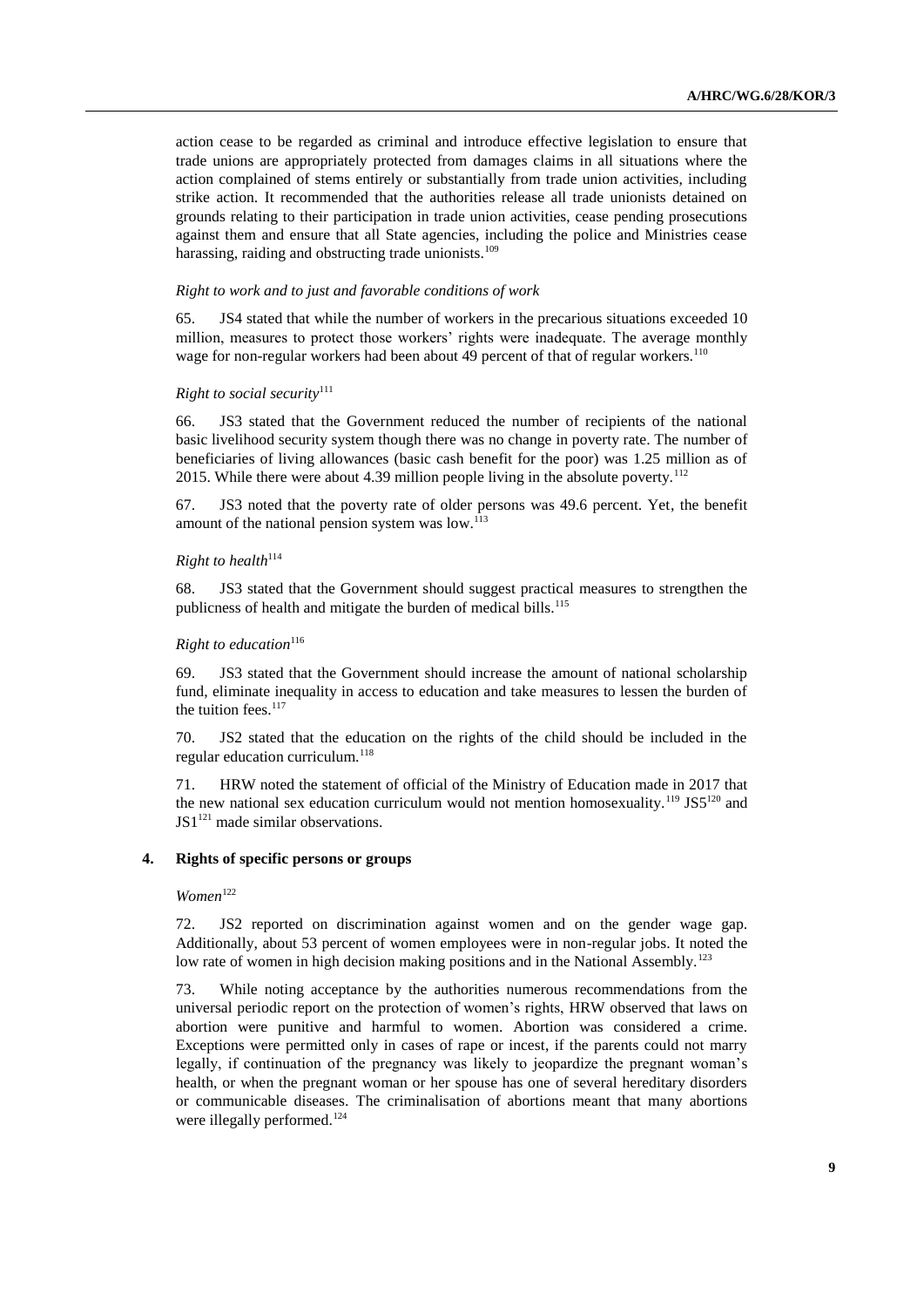### *Children*<sup>125</sup>

74. Global Initiative to End All Corporal Punishment of Children (GIEACPC) noted that the Government accepted two recommendations from universal periodic review<sup>126</sup> to prohibit corporal punishment in all settings during the universal periodic review of 2012. The Children's Rights Ordinance was enacted in Seoul, prohibiting corporal punishment in all settings. However, the prohibition was not extended to other provinces.<sup>127</sup>

#### *Persons with disabilities*

75. JS2 stated that the Act on Welfare of Persons with Disabilities did not cover various needs of persons with disabilities or include persons with disabilities who have intellectual and mental impairments.<sup>128</sup>

76. JS2 noted an increase in the number of residential institutions, indicating that the deinstitutionalisation strategy was not effective. There were not enough measures to integrate people with disabilities into the community. The Government provided welfare/social services based on the income of the family rather than the income of the person with disabilities.<sup>129</sup>

#### *Migrants, refugees and asylum seekers*<sup>130</sup>

77. AI research indicated that a significant number of migrant workers continued to be at risk of human rights abuses. Many migrant workers, including those in the agricultural sector, were forced to work in conditions to which they did not agree, under the threat of some form of punishment, including dismissal, non-renewal of their visa or threats of violence and they were effectively subjected to forced labour. They also suffered unreasonable limitations to their ability to change jobs, in turn a major cause of for exploitation by their employers. Significant numbers of migrant agricultural workers have been trafficked to the country for exploitation, including forced labour.<sup>131</sup> Similarly, Asia Pacific Mission for Migrants (APMM) reported that migrant workers continued to be regularly exposed to serious exploitation, which included excessive working hours, unpaid overtime, denial of rest days and breaks, threats, violence, trafficking and forced labour.<sup>132</sup> JS2 stated that female migrant workers frequently suffered from sexual harassment and violence.<sup>133</sup>

78. AI recommended allowing greater flexibility in the time frame within which migrant workers have to secure new employment and amending the current Employment Permit System Act to ensure that an application for a visa extension or a renewal is not restricted or refused on the basis that migrant workers have changed jobs.<sup>134</sup> APMM recommended allowing migrant workers to change jobs under Employment Permit System without having to obtain a release form from their previous employer.<sup>135</sup>

79. AI recommended repealing Article 63 of the Labour Standards Act and ensuring that the rights it protects, in particular in respect to working hours, daily breaks and weekly paid rest days, are extended to all workers, including migrant workers.<sup>136</sup>

80. APMM recommended prosecuting employers who evaded the responsibilities of paying the migrants of their severance pay and pension plans and setting up an effective and efficient mechanism to ensure that migrants can receive their severance pay and pension after years of working in the company.<sup>137</sup>

81. APMM noted an increase in marriage migration. Long-term stay in the country and the acquisition of nationality of marriage migrants totally relied on their Korean spouses. There were cases of marriage migrants' application for the citizenship was denied because their Korean spouses or family did not have enough funds or properties required by the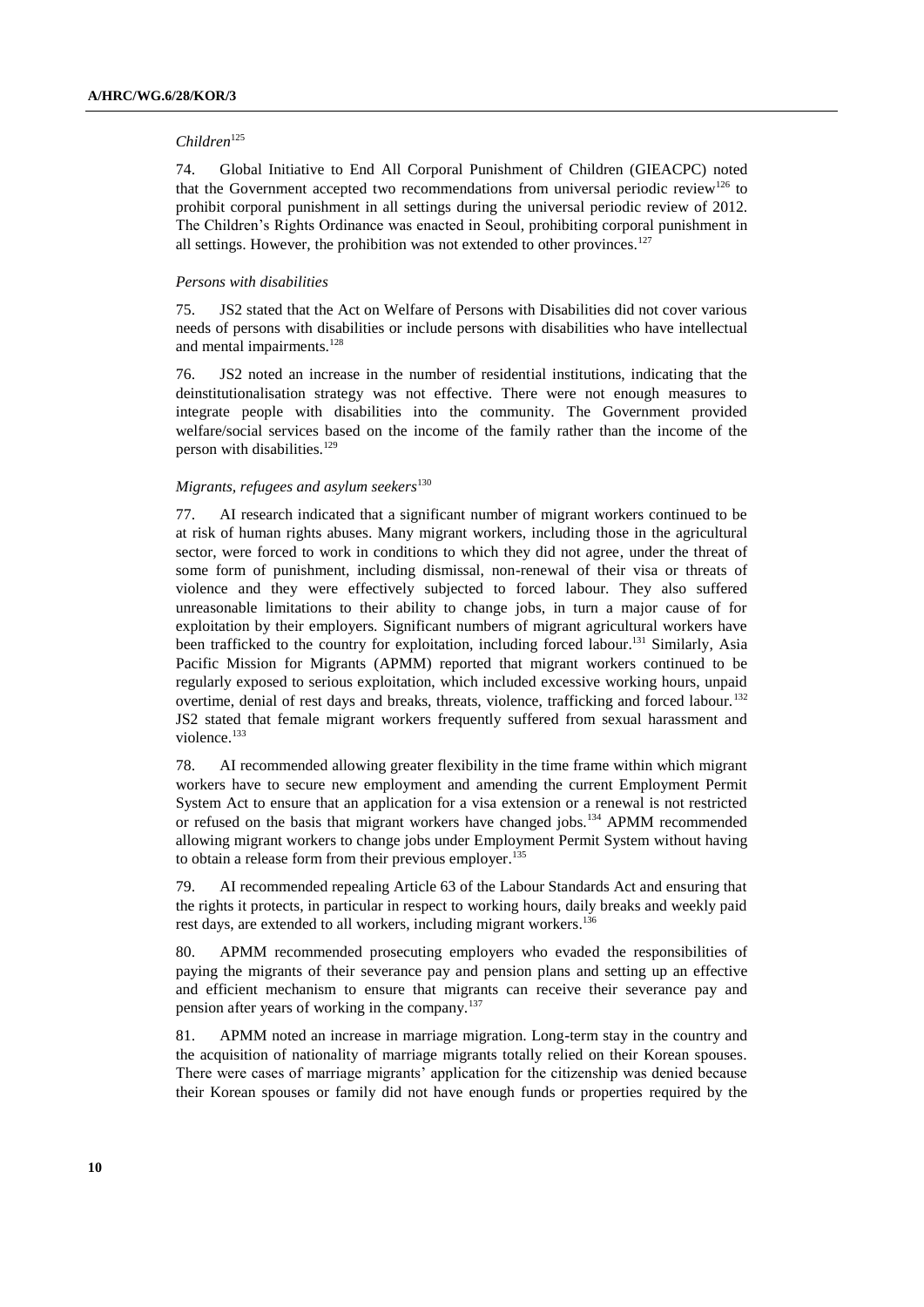legislation. Marriage migrants of whom many were women found themselves suffering from domestic violence, racial and gender discrimination.<sup>138</sup>

82. APMM stated that the Employment Permit System Act did not solve the problem of undocumented migrants, but rather perpetuated hiring of undocumented migrants by Korean companies to evade compliance on minimum wages, benefits and leaves.<sup>139</sup> JS2 stated that some medical services have been provided for undocumented migrants, but the services were limited to the hospitalization and operation costs. Undocumented migrant children were excluded from Medical Insurance System. While noting high number of undocumented children, JS2 stated that the internal guideline of the Ministry of Justice has suspended the deportation of undocumented migrant children enrolled in schools until the completion of the high school. However, there were more than 100 undocumented migrant children being detained after deportation orders.<sup>140</sup> JS2 reported that crackdown on undocumented migrants has resulted in death or sever injuries.<sup>141</sup>

83. JS2 reported that there were no legal provisions that put limitations on the length of detention and that indefinite detention of asylum-seekers and refugees was possible without a judicial review. Some refugees had been detained in the immigration detention centre for years while waiting for the result of the refugee application.<sup>142</sup> AI recommended ensuring that asylum-seekers are not arbitrarily detained and that detention is used only as a last resort in cases where their detention is necessary and proportionate to a legitimate purpose and putting in place policies and systems that ensure the effective protection of refugees and asylum-seekers and enable them to meet their basic needs in a manner consistent with human rights and human dignity.<sup>143</sup>

84. AI recommended initiating an overhaul of the resettlement support process for arrivals from the neighbouring country, and ensuring that such individuals are detained for the shortest possible period, and that their detention is in line with international law and standards, in particular by giving them prompt access to their family and friends, legal counsel and civil society organizations of their choice during the entire length of their detention and during interrogations.<sup>144</sup>

# *Notes*

<sup>1</sup> The stakeholders listed below have contributed information for this summary; the full texts of all original submissions are available at: [www.ohchr.org.](http://www.ohchr.org/) (One asterisk denotes a national human rights institution with "A" status). *Civil society*

*Individual submissions:*

| umu smomessions. |                                                               |
|------------------|---------------------------------------------------------------|
| AI               | Amnesty International, London (United Kingdom);               |
| <b>APMM</b>      | Asia Pacific Mission for Migrants, Hong Kong, China;          |
| <b>CIVICUS</b>   | World Alliance for Citizen Participation, Johannesbourg,      |
|                  | South Africa:                                                 |
| <b>CGNK</b>      | Center for Global Nonkilling, Honolulu, United States of      |
|                  | America:                                                      |
| <b>GIEACPC</b>   | Global Initiative to End All Corporal Punishment of Children, |
|                  | London, United Kingdom of Great Britain and Northern          |
|                  | Ireland:                                                      |
| <b>EAJCW</b>     | European Association of Jehovah's Christian Witnesses,        |
|                  | Kraainem, Belgium;                                            |
| <b>HRW</b>       | Human Rights Watch, New York, United States of America;       |
| <b>IFOR</b>      | International Fellowship of Reconciliation, Alkmaar, the      |
|                  | Netherlands:                                                  |
|                  |                                                               |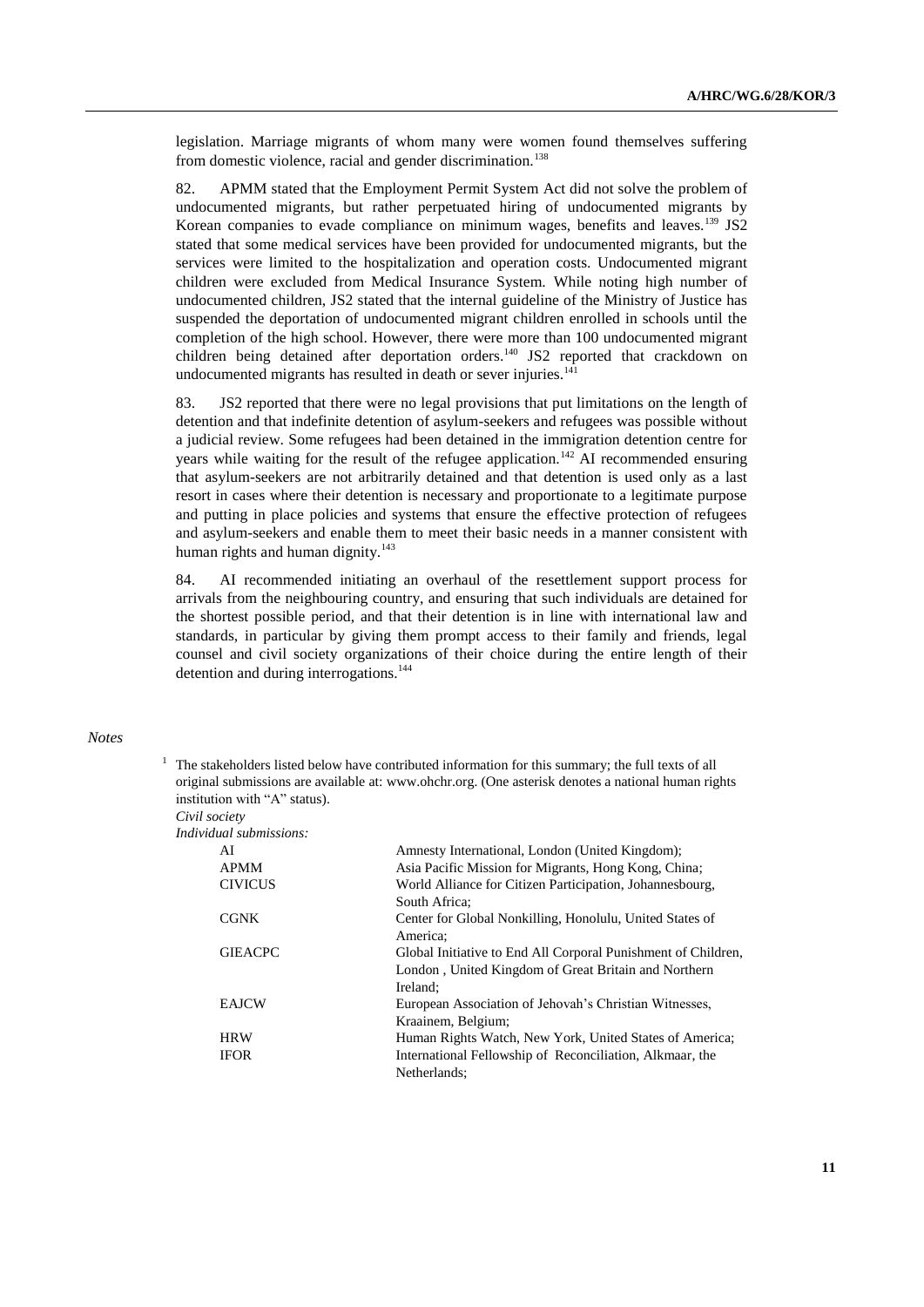Kaleidoscope Kaleidoscope Australia Human Rights Foundation, Clayton, Australia; KCSL Korean Committee to Save Lawmaker Lee Seok-ki of the Insurrection Conspiracy Case, Seoul, Republic of Korea. *Joint submissions:* JS1 **Joint submission 1 submitted by:** 77 members of the South Korean NGOs Coalition for the 3rd UPR: Advocates for Public Interest Law (APIL), Catholic Human Rights Committee, Certified Public Labor Attorney's for Labor Human Rights, GongGam Human Rights Law Foundation, Immigrants Advocacy Center GAMDONG, International Child Rights Center, Joint Committee with Migrants in Korea (16 organisations: Asan Foreign Worker's Center, Bucheon Migrant Welfare Center, Chungbuk Migrant Support Center, Global Love and Sharing, Incheon Migrant Worker's Center, Migrant Health Association in Korea We\_Friends, Namyangju Migrant Welfare Center, Paju Migrant Worker Center Shalom House, Pocheon Nanum House, Seoul Migrant Workers Center, Solidarity for Asian Human Rights and Culture, The Association Migrant Workers Human Rights, Uijeongbu EXODUS Migrant Center, Women Migrants Human Rights Center of Korea, Yongin Migrant Worker Shelter, Yongsan Nanum House), Korea TransNational Corporations Watch (6 organisations: Advocates for Public Interest Law (APIL), Corporate for All, GongGam Human Rights Law Foundation, Korean Confederation of Trade Unions, Korean House for International Solidarity, Korean Lawyers for Public Interest and Human Rights), Korea Women's Hot Line, Korea Women's Political Solidarity, Korean Confederation of Trade Unions, Korean House for International Solidarity, Korean Lawyers for Public Interest and Human Rights, Korean Progressive Network Jinbonet, Korean Refugee Rights Network (9 organisations: Advocates for Public Interest Law (APIL), GongGam Human Rights Law Foundation, NANCEN (Center for Refugee Rights in South Korea), Save the Children Korea, EcoFemme, Immigrants Advocacy Center GAMDONG, Dongcheon Foundation, MAP Migration to Asia Peace, Human Asia), Korean Women Workers Association, Korean Women's Association United, MINBYUN-Lawyers for a Democratic Society, NHRCK-Watch, Organization Unwed Moms Changing the Future, People's Solidarity for Participatory Democracy, Rainbow Action against Sexual Minority Discrimination (27 organisations: Chingusai – Korean Gay Men's Human Rights Group, Christian Solidarity for a World without Discrimination (Chasegiyeon), Daegu Queer Culture Festival, Daejeon LGBTQ Human Rights Group Solongos, GongGam Human Rights Law Foundation, Gruteogi: 30+ Lesbian Community group, Korea Queer Culture Festival Organizing Committee, Korean Lawyers for Public Interest and Human Rights (KLPH), Korean Sexual-Minority Culture and Rights Center (KSCRC), Labor Party Sexual Politics Committee, Minority Rights Committee of the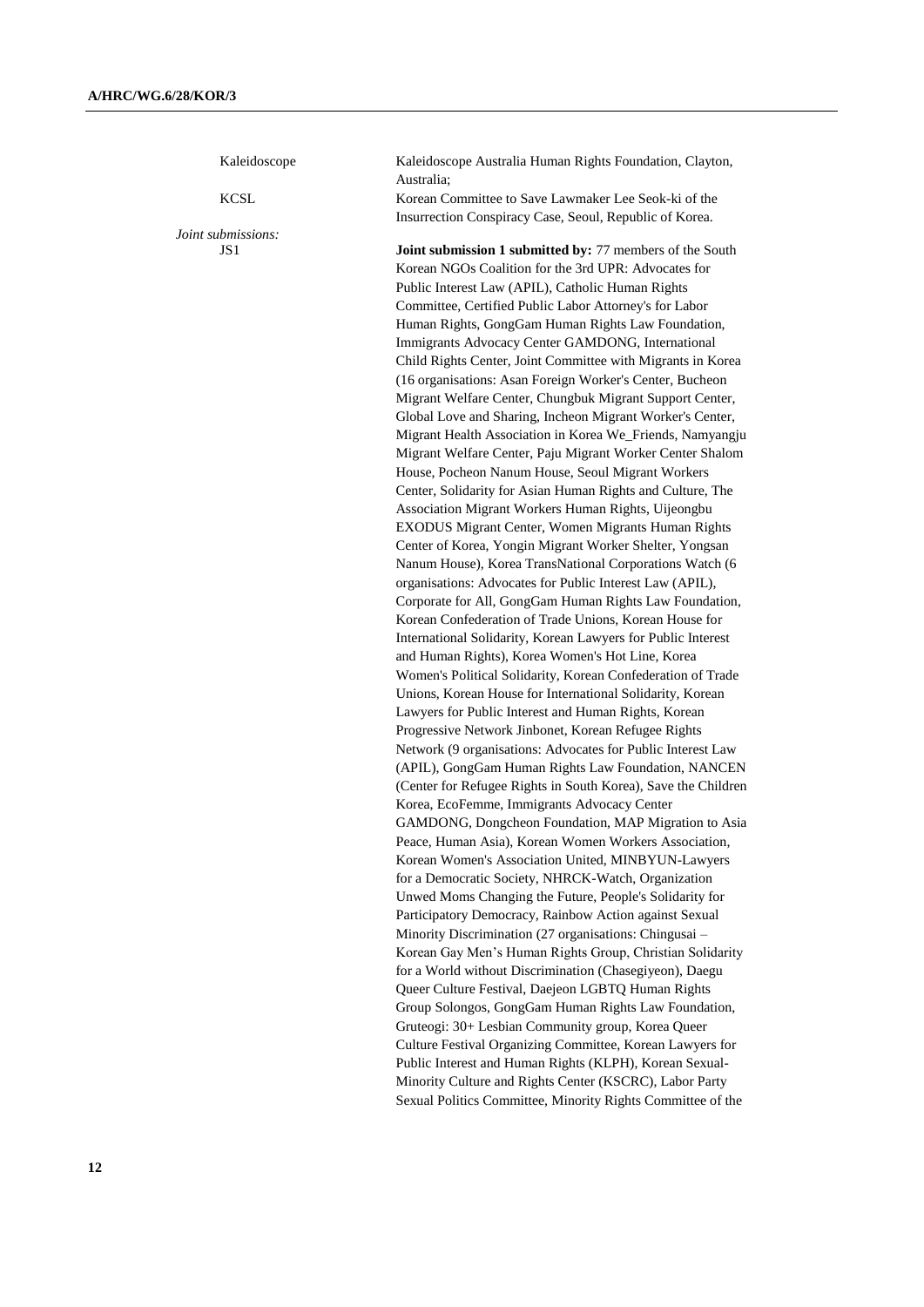|                                    | Lesbian Human Rights Group 'Byunnal' of Ewha Womans                                                |
|------------------------------------|----------------------------------------------------------------------------------------------------|
|                                    | University, Lezpa: The Korean lesbian community radio                                              |
|                                    | group, LGBTQ Youth Crisis Support Center: DDing Dong                                               |
|                                    | Network for Global Activism, QUV: Korean LGBTQ                                                     |
|                                    | University Student Alliance, Rainbow Solidarity for LGBT                                           |
|                                    | Human Rights of Daegu, Sexual Minority Committee of the                                            |
|                                    | Justice Party, Sinnaneun Center: LGBT Culture, Arts &                                              |
|                                    | Human Rights Center, Social and Labor Committee of Jogye                                           |
|                                    | Order of Korean Buddhism, Solidarity for HIV/AIDS Human                                            |
|                                    | Rights: Nanuri+, Solidarity for LGBT Human Rights of                                               |
|                                    | Korea, Pinks: Solidarity for Sexually Minor Cultures &                                             |
|                                    | Human Rights, The Korean Society of Law and Policy on                                              |
|                                    | Sexual Orientation and Gender Identity, Unni network,                                              |
|                                    | Yeohaengja: Gender non-conforming people's community),                                             |
|                                    | South Korean NGOs Coalition for Law Enforcement Watch (6                                           |
|                                    | organisations: Catholic Human Rights Committee, Dasan                                              |
|                                    | Human Rights Center, Democratic Legal Studies Association,                                         |
|                                    | Human Rights Movement Space 'Hwal', Korean Lawyers for                                             |
|                                    | Public Interest and Human Rights, Sarangbang Group for                                             |
|                                    | Human Rights), Supporters Health And Right of People in                                            |
|                                    | Semiconductor Industry, World Without War (Republic of                                             |
|                                    | Korea);                                                                                            |
|                                    |                                                                                                    |
| JS <sub>2</sub>                    | Joint submission 2 submitted by: 77 members of the South<br>Korean NGOs Coalition for the 3rd UPR; |
| JS3                                | Joint submission 3 submitted by: 77 members of the South                                           |
|                                    | Korean NGOs Coalition for the 3rd UPR;                                                             |
| JS4                                | Joint submission 4 submitted by: International Trade Union                                         |
|                                    | Confederation (ITUC) Brussels, Belgium and the International                                       |
|                                    | Centre for Trade Union Rights (ICTUR) London, United                                               |
|                                    | Kingdom of Great Britain and Northern Ireland;                                                     |
| JS5                                | Joint submission 5 submitted by: the Rainbow Action                                                |
|                                    | against Sexual Minority Discrimination, a coalition of 27                                          |
|                                    | NGOs, Republic of Korea.                                                                           |
| National human rights institution: |                                                                                                    |
| <b>NHRCK</b>                       | National Human Rights Commission of Korea *, Seoul,                                                |
| $\mathbf{r}$                       | Republic of Korea.                                                                                 |

Green Party, Lesbian Counseling Center in South Korea,

- <sup>2</sup> NHRCK, para. 9.
- $3$  NHRCK, para. 3.
- <sup>4</sup> NHRCK, para. 31.
- $5$  For the full text of the recommendation see A/HRC/22/10, para. 124.30 (Cuba).
- <sup>6</sup> NHRCK, paras. 10 and 25.
- <sup>7</sup> NHRCK, para. 20.
- <sup>8</sup> NHRCK, paras. 28 and 29.
- $9$  NHRCK, para. 10.
- <sup>10</sup> NHRCK, para. 11.
- <sup>11</sup> NHRCK, para. 19.
- <sup>12</sup> NHRCK, para. 21.
- 
- <sup>13</sup> NHRCK, para. 11.
- <sup>14</sup> NHRCK, para. 26.
- <sup>15</sup> The following abbreviations are used in UPR documents:<br>OP-ICESCR Optional Protocol

Optional Protocol to International Covenant on Economic, Social and Cultural Rights;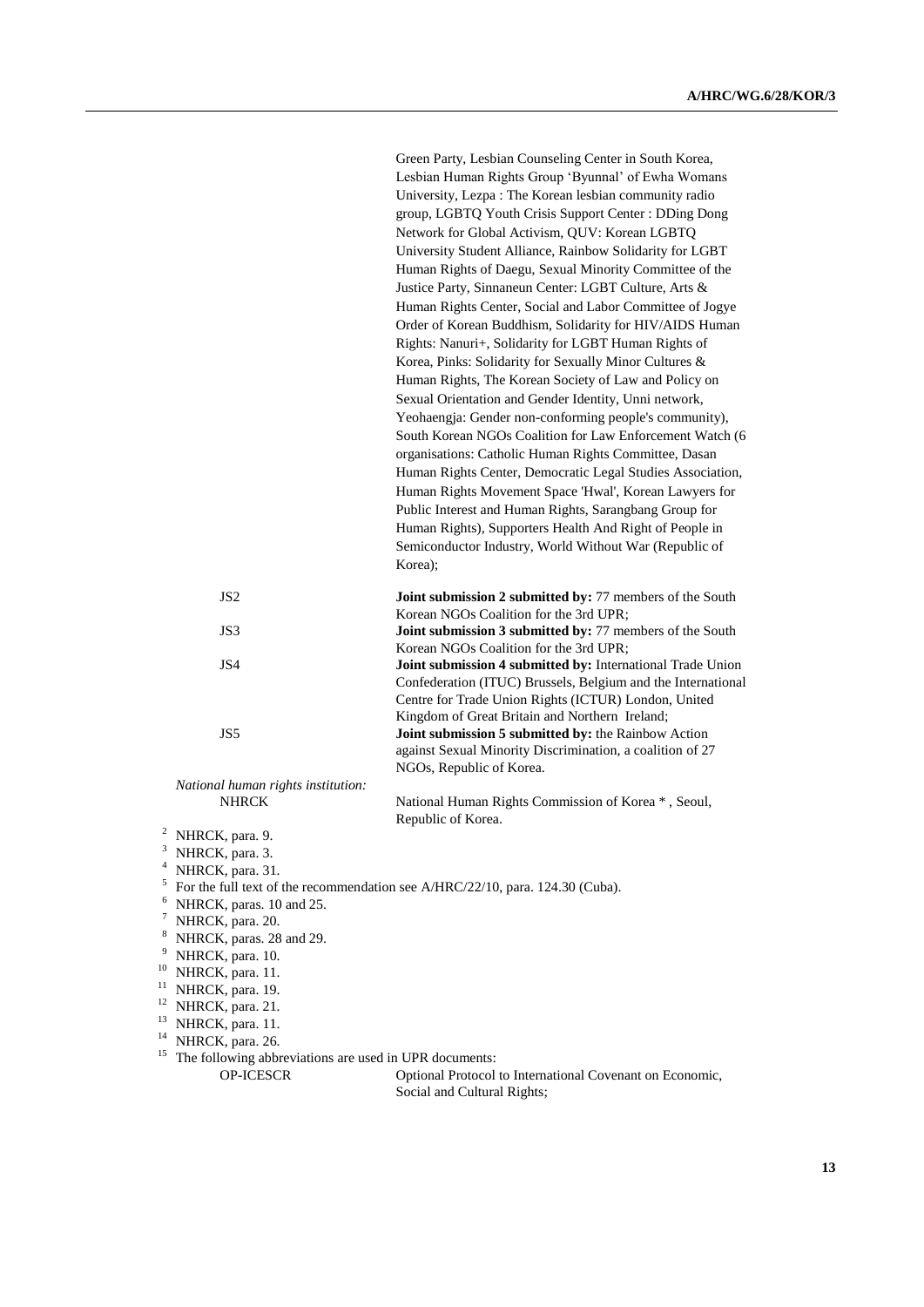|          | <b>ICCPR-OP2</b>                                                                                             | Second Optional Protocol to International Covenant on Civil<br>and Political Rights, aiming at the abolition of the death |  |
|----------|--------------------------------------------------------------------------------------------------------------|---------------------------------------------------------------------------------------------------------------------------|--|
|          |                                                                                                              | penalty;                                                                                                                  |  |
|          | OP-CAT                                                                                                       | Optional Protocol to Convention against Torture and Other                                                                 |  |
|          |                                                                                                              | Cruel, Inhuman or Degrading Treatment or Punishment;                                                                      |  |
|          | OP-CRC-IC                                                                                                    | Optional Protocol to Convention on the Rights of the Child on                                                             |  |
|          |                                                                                                              | a communications procedure;                                                                                               |  |
|          | <b>ICRMW</b>                                                                                                 | International Convention on the Protection of the Rights of All                                                           |  |
|          | OP-CRPD                                                                                                      | Migrant Workers and Members of Their Families;<br>Optional Protocol to Convention on the Rights of Persons with           |  |
|          |                                                                                                              | Disabilities:                                                                                                             |  |
|          | <b>ICPPED</b>                                                                                                | International Convention for the Protection of All Persons                                                                |  |
|          |                                                                                                              | from Enforced Disappearance.                                                                                              |  |
| 16       |                                                                                                              | For relevant recommendations see A/HRC/22/10, paras. 124.1 - 124.7, 124.10-124.11 and 124.35.                             |  |
| 17       | See also CGNK, para. 2.                                                                                      |                                                                                                                           |  |
| 18       | See also AI, p. 6 and CGNK, p. 4.                                                                            |                                                                                                                           |  |
| 19       | JS1, para. 2.                                                                                                |                                                                                                                           |  |
| 20       | AI, p. 7. See also JS1, para. 2 and JS4, p. 6.                                                               |                                                                                                                           |  |
| 21       | JS3, para. 2.                                                                                                |                                                                                                                           |  |
| 22       | CGNK, p. 12.                                                                                                 |                                                                                                                           |  |
| 23<br>24 | JS4, para. 6. See also JS1, para. 2.                                                                         |                                                                                                                           |  |
| 25       | JS2, para. 2.                                                                                                |                                                                                                                           |  |
|          | JS1, para. 2.                                                                                                |                                                                                                                           |  |
| 27       | <sup>26</sup> For relevant recommendations see A/HRC/22/10, paras. 124.14 and 124.15.<br>AI, p. 1.           |                                                                                                                           |  |
|          | <sup>28</sup> JS1, para. 4.                                                                                  |                                                                                                                           |  |
|          | $29$ JS1, para. 3.                                                                                           |                                                                                                                           |  |
| 30       | AI, pp. 2-5, See also JS1, para. 3.                                                                          |                                                                                                                           |  |
|          | <sup>31</sup> For relevant recommendations see A/HRC/22/10, paras. 124. 22, 124.23, 124.24, 124. 29, 124.30, |                                                                                                                           |  |
|          | 124.33, 124.34, 124.47.                                                                                      |                                                                                                                           |  |
|          |                                                                                                              | <sup>32</sup> JS1, para. 5. See also JS2, para. 13, JS5, paras. 2 and 11, Kaleidoscope, para. 3.5 and AI, p. 6.           |  |
| 33       | JS1, para. 7.                                                                                                |                                                                                                                           |  |
| 34<br>35 | JS2, para. 10.                                                                                               |                                                                                                                           |  |
| 36       | CGNK, p. 4.                                                                                                  |                                                                                                                           |  |
| 37       | HRW, p. 5.                                                                                                   |                                                                                                                           |  |
| 38       | Kaleidoscope, paras. 3.8-3.9.<br>JS5, paras. 35-38.                                                          |                                                                                                                           |  |
| 39       | HRW, pp. 5 and 7.                                                                                            |                                                                                                                           |  |
| 40       | JS1, para. 6 and JS5, para. 2.                                                                               |                                                                                                                           |  |
| 41       | JS5, paras. 5, 7-9, and 22.                                                                                  |                                                                                                                           |  |
| 42       | AI, p. 4.                                                                                                    |                                                                                                                           |  |
| 43<br>44 | JS1, para. 6, JS5, paras. 3, 10 and 11, and Kaleidoscope, paras. 5.1-5.3.                                    |                                                                                                                           |  |
| 45       | AI, p. 4.                                                                                                    |                                                                                                                           |  |
| 46       | JS1, para. 6 and JS5, paras. 3, 14 and 15.                                                                   |                                                                                                                           |  |
| 47       | Kaleidoscope, paras. 5.6-5.7.<br>JS5, paras. 31-34.                                                          |                                                                                                                           |  |
| 48       | Kaleidoscope, para. 5.4.                                                                                     |                                                                                                                           |  |
| 49       | JS1, para. 6.                                                                                                |                                                                                                                           |  |
| 50       | AI, p. 6. See also Kaleidoscope, p. 6 and JS5, para. 11.                                                     |                                                                                                                           |  |
| 51       | AI, p. 6.                                                                                                    |                                                                                                                           |  |
| 52       | JS5, para. 4. See also paras. 26 and 27.                                                                     |                                                                                                                           |  |
| 53       | Kaleidoscope, pp. 8-9. See also JS5, p. 18.                                                                  |                                                                                                                           |  |
| 54       | JS3, para. 5.                                                                                                |                                                                                                                           |  |
| 55       | For relevant recommendations see A/HRC/22/10, paras. 124.13, 124.35 and 124.37.                              |                                                                                                                           |  |
| 56<br>57 | JS1, para. 8. See also AI, pp. 1 and 5.                                                                      |                                                                                                                           |  |
|          | AI, p. 6. See also JS1, para. 8.                                                                             |                                                                                                                           |  |
|          |                                                                                                              |                                                                                                                           |  |
|          |                                                                                                              |                                                                                                                           |  |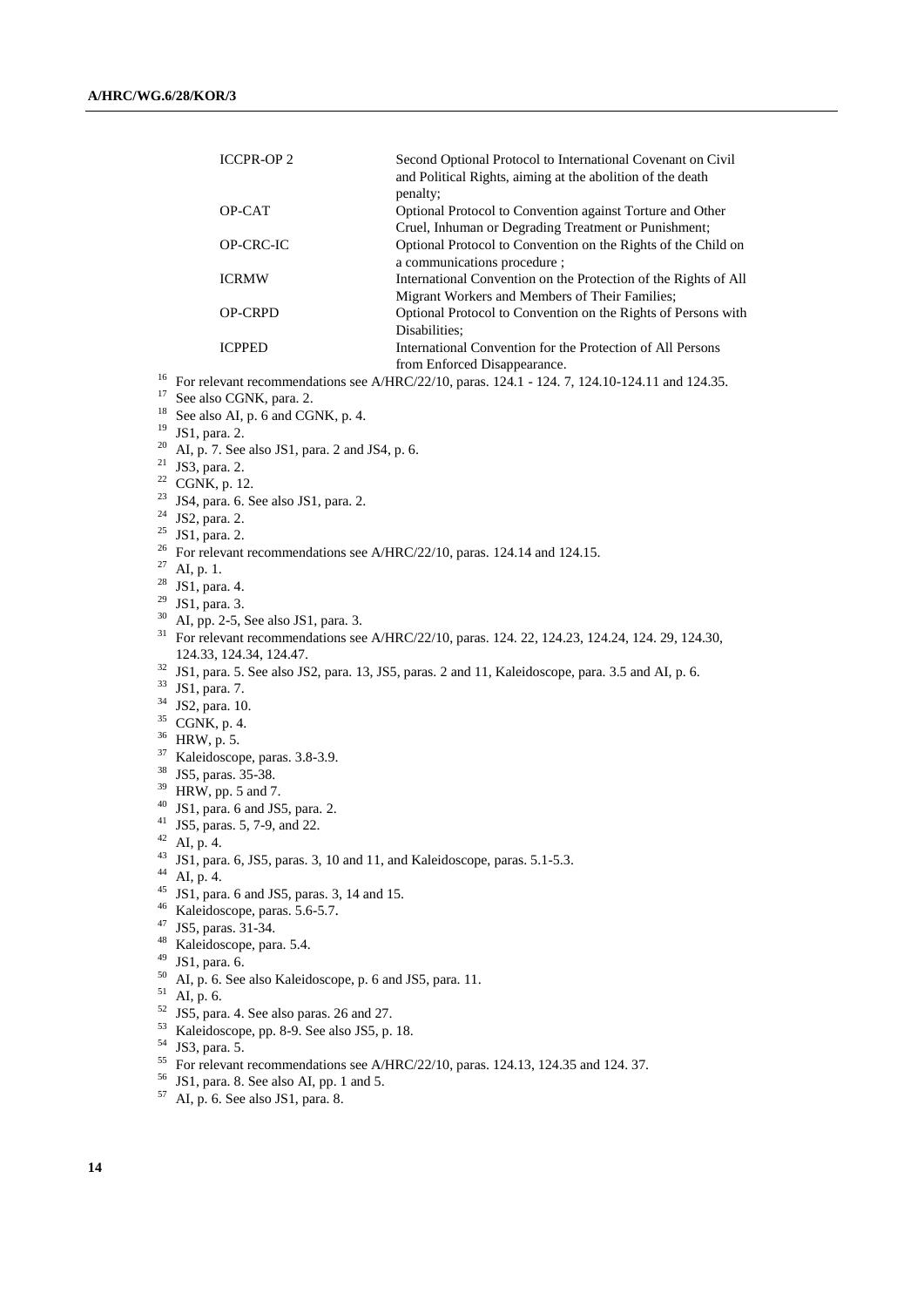- JS1, para. 10.
- JS1, para. 9.
- JS1, para. 11.
- <sup>61</sup> For relevant recommendations see A/HRC/22/10, para. 124.36.
- AI, p. 6. See also JS1, para. 16, CIVICUS, p. 11 and CGNK, p. 4.
- $^{63}$  AI, p. 2.
- For relevant recommendations see A/HRC/22/10, paras. 124.50, 124.51, 124.52, 124.53, 124. 54, 124.56, 124.57.
- IFOR, p. 1.
- AI, p. 3.
- IFOR, pp. 1 and 4. See also JS1, para. 20.
- EAJCW, paras. 4, 6 and 9.
- AI, p. 3.
- AI, p. 3.
- AI, p. 6.
- EAJCW, para. 22.
- IFOR, p. 6.
- CGNK, p. 6.
- JS1, para. 20.
- HRW, pp. 3-4.
- JS1, para. 17, and CIVICUS, pp. 6 and 10.
- CIVICUS, p. 10.
- JS1, para. 18.
- AI, p. 3.
- KCSL, para. 9.
- <sup>82</sup> HRW, p. 1. See also CIVICUS, p. 6.
- <sup>83</sup> For the full text of the recommendations see A/HRC/22/10, para. 124.57 (Germany, Norway, Spain and United Stated of America).
- <sup>84</sup> KCSL, paras. 1 and 3.
- AI, p. 3.
- CIVICUS, p. 6, JS1, para. 21 and KCSL, paras. 2 and 4.
- AI, p. 6. See also CIVICUS, p. 10, and KCSL, para. 12.
- HRW, p. 2.
- CIVICUS, p. 3.
- CIVICUS, p. 4.
- <sup>91</sup> AI, p. 3. See also JS1, para. 16.
- CIVICUS, pp. 2, 4 and 6.
- AI, p. 2. See also JS1, para. 16.
- AI, p. 6. See also CIVICUS, pp. 10-11 and JS1, para. 16.
- <sup>95</sup> CIVICUS, pp. 8-9.
- <sup>96</sup> For relevant recommendations see A/HRC/22/10, paras. 124.42.
- AI, p. 5. See also JS2, para. 6.
- JS2, para. 6.
- JS1, para. 13.
- JS4, pp. 2-4.
- JS4, pp. 2 and 4. See also JS3, p. 3 and APMM, paras.13, 14 and 18.
- APMM, para. 14.
- JS4, pp. 2 and 4.
- <sup>104</sup> JS3, para. 3.
- <sup>105</sup> JS4, pp. 2 and 4.
- JS4, p. 5.
- JS4, p. 5.
- JS4, p. 5.
- JS4, p. 5.
- JS3, para. 4.
- <sup>111</sup> For relevant recommendations see A/HRC/22/10, para.  $124.59 124.60$ .